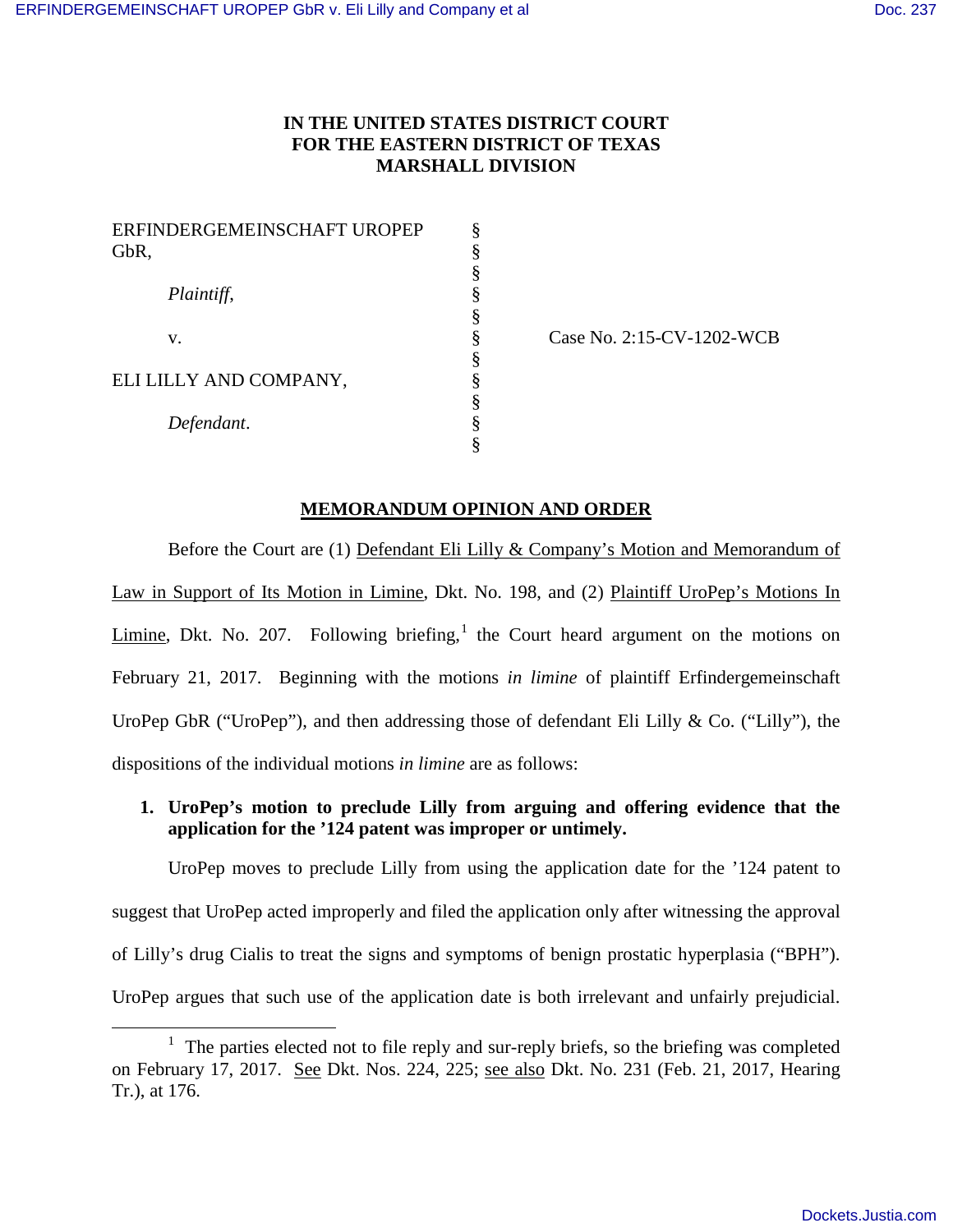Lilly states that it does not intend to argue that UroPep's conduct was legally improper, but that it does intend to argue that UroPep's conduct was opportunistic. Dkt. No. 231 (Feb. 21, 2017, Tr. ("Hearing Tr.")) at 165. Lilly also contends that it should be able to highlight the application date because it is relevant to damages, willful infringement, and written description. Finally, Lilly points out that the application date appears on the face of the patent and will be in front of the jury in any event.

The Court agrees that the application date will be before the jury and will likely be referenced as the parties tell the story of the invention and the emergence of Cialis. The Court will not preclude all mention of the application date.

Lilly has offered several theories as to the admissibility of the application date, but the Court is not persuaded that the evidenced is relevant to each of the issues raised by Lilly.

First, as to Lilly's intention to offer evidence to show that the UroPep inventors took improper advantage of the patent system by devising claims designed to read on the use of Cialis for BPH, the law is clear that it is not improper for patentees to seek claims in an original or continuation application with the purpose of obtaining patent rights that would cover products that have come on the market. See Kingsdown Med. Consultants, Ltd. v. Hollister, Inc., 863 F.2d 867, 874 (Fed. Cir. 1988) ("[T]here is nothing improper, illegal or inequitable in filing a patent application for the purpose of obtaining a right to exclude a known competitor's product from the market, nor is it in any manner improper to amend or insert claims intended to cover a competitor's product the applicant's attorney has learned about during the prosecution of a patent application. Any such amendment or insertion must comply with all statutes and regulations, of course, but, if it does, its genesis in the marketplace is simply irrelevant and cannot of itself evidence deceitful intent."); see also Liebel-Flarsheim Co. v. Medrad, Inc.. 358 F.3d 898, 909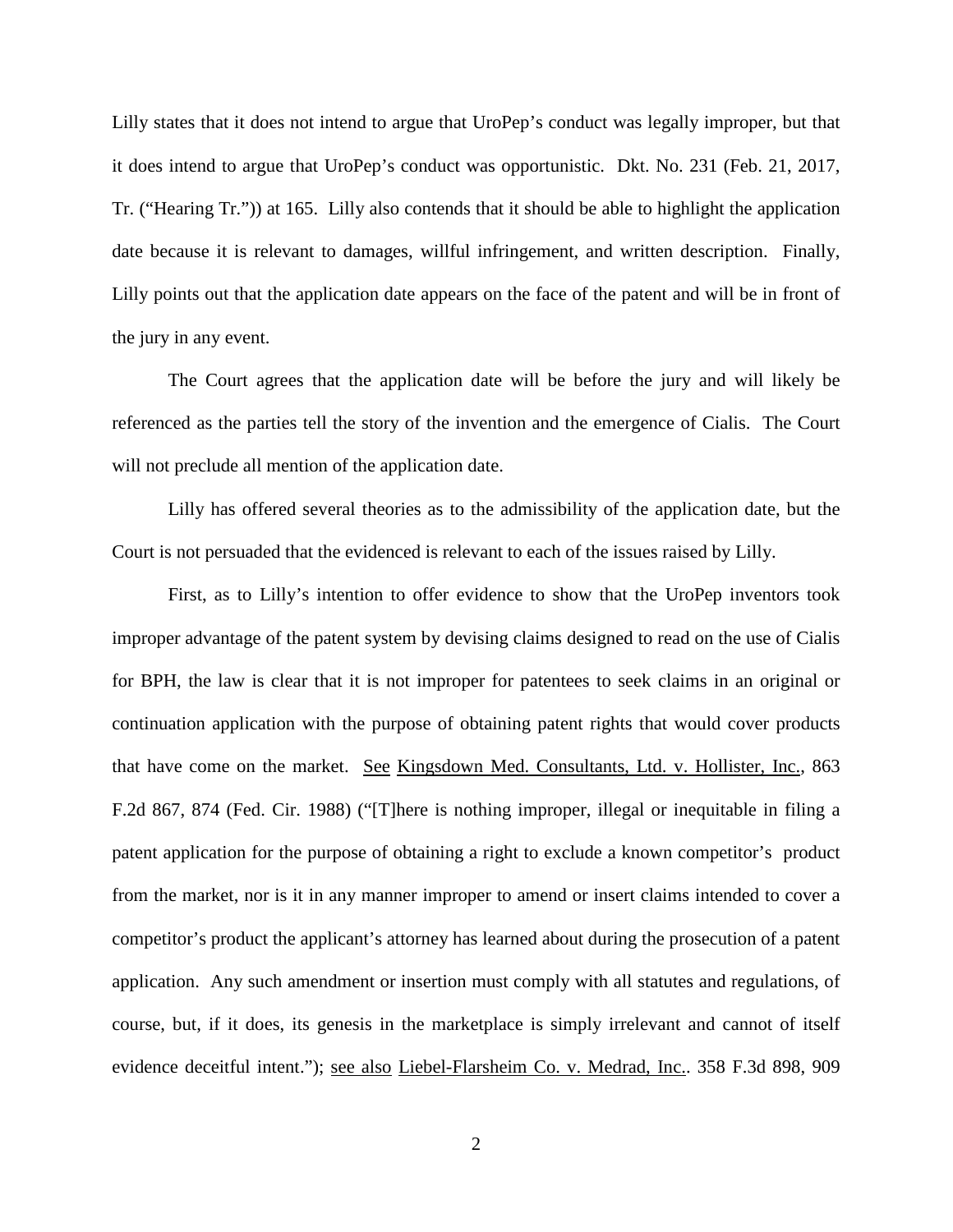n.2 (Fed. Cir. 2004); Tex. Instruments Inc. v. U.S. Int'l Trade Comm'n, 871 F.2d 1054, 1065 (Fed. Cir. 1989). While Lilly will be allowed to offer evidence regarding the timing of UroPep's '124 application for any purpose relevant to a claim or defense in this case, it will not be allowed to introduce such evidence simply to make the inventors appear unprincipled in the jurors' eyes, if the evidence is untethered to any claim or defense in this case.

Second, Lilly has not shown that the application date is relevant to damages. Lilly argued that it undertook efforts and made investments in Cialis for a BPH indication at a time when no patent application covered the use of the drug to treat the signs and symptoms of BPH. But UroPep is not claiming damages for that pre-patent period. In fact, UroPep is not claiming damages for any time before Lilly was notified of the '124 patent in October 2014. See Dkt. No. 184, at 10 (UroPep explains that its damages expert has calculated royalties starting in October 2014).

To the extent that Lilly is arguing that any damages should somehow be reduced as a result of its earlier investment in Cialis, Lilly has not shown how that argument depends in any way on the December 2011 filing date of the '124 patent. Lilly acknowledged at the hearing that the measure of damages in this case is not distinguishable from the measure of damages that would apply if the '124 patent had been filed in 2000, had sat quietly in the Patent & Trademark Office ("PTO") for 14 years, and then had issued in 2014, after which Lilly was notified of its existence. See Hearing Tr. at 165-66. In fact, Lilly conceded that it "may very well have continued to make those investments in Cialis" even if, as in the hypothetical scenario, the '124 patent application had been filed in 2000. Id. at 169.

Lilly's willfulness argument fails for the same reason. Lilly argued during the hearing that its earlier development and marketing of Cialis for BPH demonstrates that it acted in the

3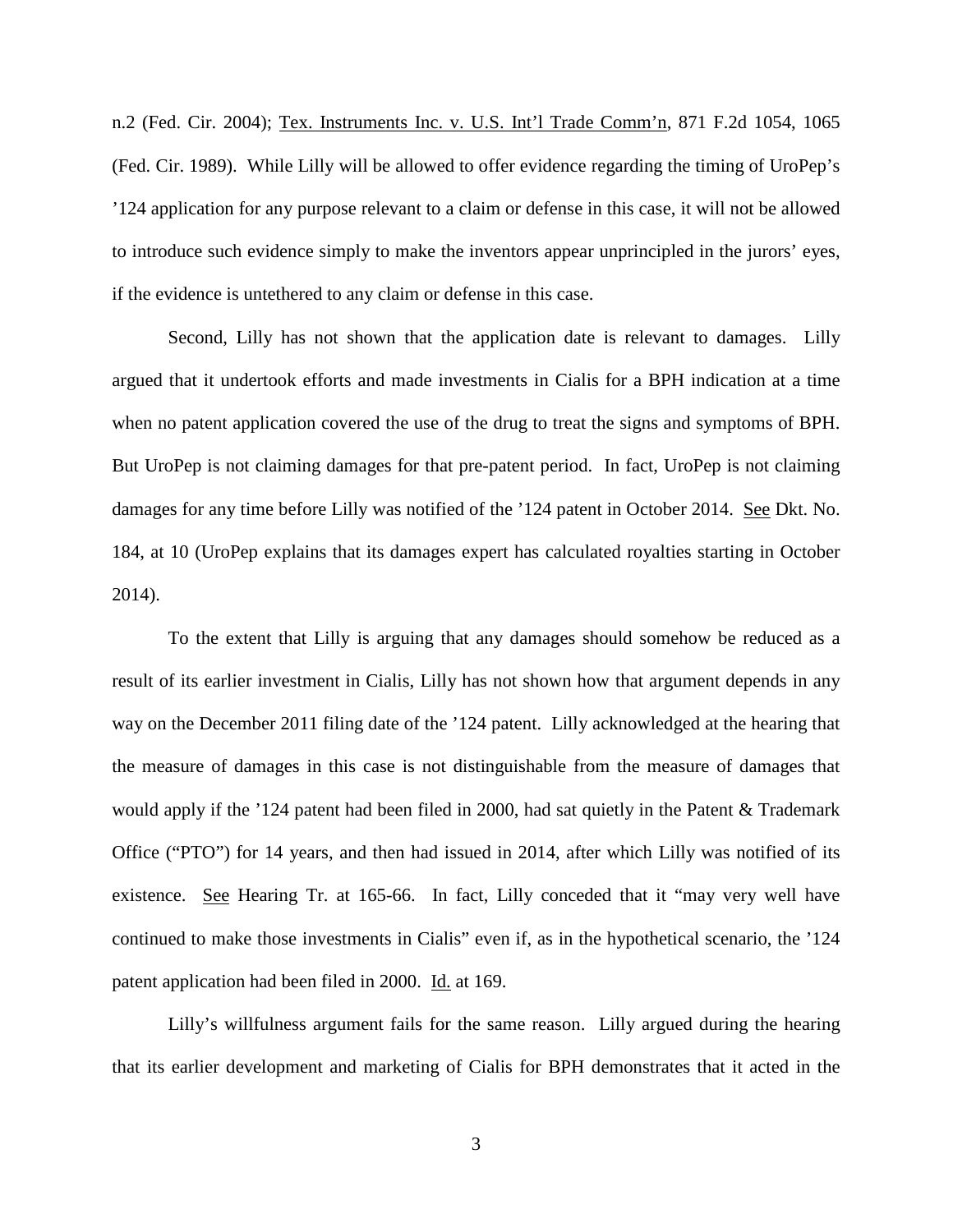good faith belief that it was not infringing a valid patent, because it would not have expended so much time and money if it had believed it was liable for infringement. Hearing Tr. 167-68. Counsel stated that Lilly "was confronted with a patent application—a patent issuance and notification in October of 2014, after it had made all these investments and done all of this work." Id. at 167. As acknowledged by its counsel, Lilly's argument regarding its "good faith" depends on the date as of which it learned of UroPep's '124 patent, not the date that the application for that patent was filed. The cases Lilly cites in support of its argument say the same thing. See Gustafson, Inc. v. Intersys. Indus. Prods., Inc., 897 F.2d 508, 510-11 (Fed. Cir. 1990) (collecting cases standing for the proposition that "a patent must exist [i.e., must have issued] and one must have knowledge of it" to find willful infringement).

Finally, Lilly argues that the application date is relevant to its written description defense, i.e., its claim that the '124 patent is invalid because the specification does not contain an adequate written description of the claimed invention. In support of its argument, Lilly cites the Federal Circuit's decision in Gentry Gallery, Inc. v. Berkline Corp., 134 F.3d 1473 (Fed. Cir. 1998).

In Gentry Gallery, the question before the court was whether the patent in suit contained an adequate written description of the placement of the controls for an adjustable sofa. The court held that even though the claims had been amended to include placing the controls outside the console, the specification did not contain an adequate written description of that location for the controls. 134 F.3d at 1480. In the course of its opinion, the court noted that the inventor "admitted at trial that he did not consider placing the controls outside the console until he became aware that some of [his] competitors were so locating the recliner controls." Id. at 1479. The court reasoned that the inventor's admission was "not dispositive, because one can add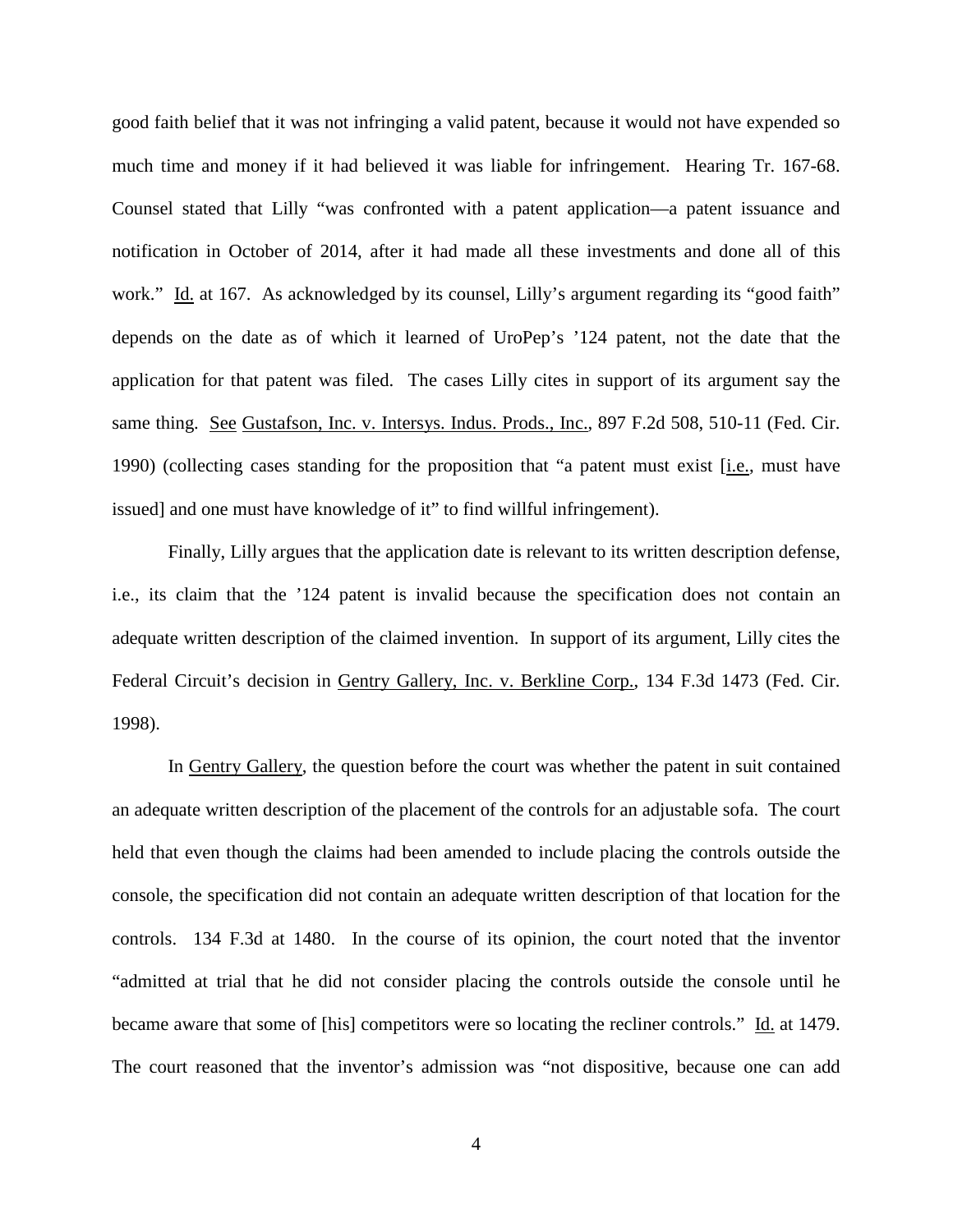claims to a pending application directed to adequately described subject matter"; nonetheless, the court held that the admission was relevant to how the inventor viewed his original disclosure. Id.

Gentry Gallery is quite different from this case, because in this case there is no equivalent admission by any of the inventors regarding their lack of awareness of aspects of the claimed invention until after the BPH indication for Cialis was approved. Thus, the mere fact that in the application for the '124 patent the inventors sought new claims based on a previously filed specification does not by itself render the circumstances of the December 2011 filing relevant. However, to the extent that the filing date of the '124 patent becomes relevant to Lilly's written description defense at trial, that evidence will be admissible along with any other evidence going to the written description issue. Without knowing exactly what evidence Lilly intends to offer in support of its written description defense, the Court will not foreclose the possibility that the evidence regarding the filing date of the  $124$  $124$  $124$  patent will become relevant at that time.<sup>2</sup>

For these reasons, the Court GRANTS UroPep's first motion *in limine* in part. Lilly will be precluded from arguing that it is improper the file new claims during patent prosecution based on information obtained in the marketplace. The filing date of the '124 patent is also not relevant to the issues of damages and willfulness. The Court will not, however, foreclose the

<span id="page-4-0"></span><sup>&</sup>lt;sup>2</sup> In <u>Rambus, Inc. v. Infineon Techs. AG</u>, 330 F. Supp. 2d 679 (E.D. Va. 2004), the court denied a motion to preclude evidence and argument that the patentee's amended claims were based on improperly obtained information. The court explained that the "genesis [of the amendment] in the marketplace is simply irrelevant and cannot *of itself* evidence deceitful intent," but that acquisition of the idea through wrongful or illegal means would not be precluded on that basis. Id. at 692. Significantly, for present purposes, the court noted that the evidence in question would be relevant to the question whether the patentee was in possession of the invention "as of the filing of the [earlier] application," and not as of the filing date of the amended claims. Rambus, 330 F. Supp. 2d at 694 n.22.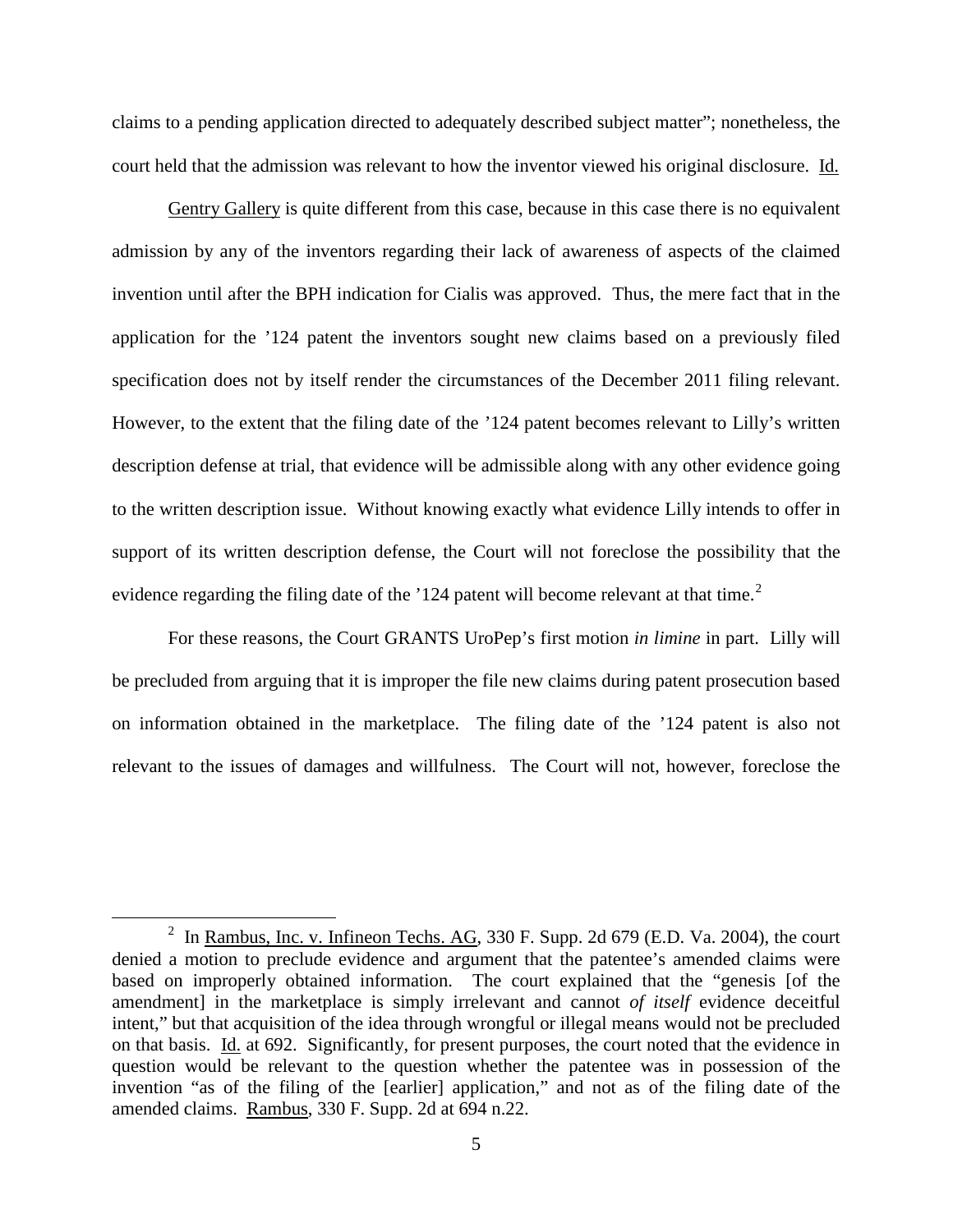possibility that the circumstances of the filing of the '124 patent may be relevant to Lilly's written description defense.<sup>[3](#page-5-0)</sup>

# **2. UroPep's motion to preclude Lilly from arguing and offering evidence that Dr. Ückert's 2007 declaration is misleading or inaccurate.**

UroPep moves to preclude, as irrelevant and unfairly prejudicial, testimony from Lilly's expert Dr. David Rotella regarding a declaration that co-inventor Stefan Ückert submitted to the PTO in 2007. Specifically, Dr. Rotella in his expert report disagrees with Dr. Ückert's characterization of several prior art references and points out that Dr. Ückert did not discuss several other references and prior art teachings. Lilly contends that the 2007 declaration contains inventor admissions that Lilly is entitled to use "to support Lilly's invalidity defenses." Dkt. No. 22[4](#page-5-1), at  $4<sup>4</sup>$ 

The Court agrees that the 2007 declaration may be used for impeachment—for example, if Dr. Ückert is called at trial and testifies inconsistently with it. As to any further use, the Court is not at this point persuaded that the 2007 declaration is relevant. Lilly says the declaration "support[s] Lilly's invalidity defenses," but it fails to specify which defenses it supports and how it supports them. Dkt. No. 224, at 4; <u>see also id.</u> at 6 (arguing that the declaration should be available for Lilly's "use[] to support claims that are in the lawsuit (written description, enablement, anticipation, obviousness)."). Lilly argues that three excerpts from the declaration support its written description defense, but it does not adequately explain how. The first two

 $\overline{a}$ 

<span id="page-5-0"></span><sup>3</sup> The Court also notes that **Gentry Gallery** included a counterclaim of inequitable conduct. 134 F.3d at 1475-76. Here, even if Lilly can show that the application filing date is relevant to its written description defense, it is possible that an argument highlighting that date could be objectionable as unduly prejudicial, since Lilly has no claim of inequitable conduct or unclean hands. See Kingsdown Med. Consultants, 863 F.2d at 874.

<span id="page-5-1"></span><sup>&</sup>lt;sup>4</sup> Lilly argues that this is effectively a motion to strike a portion of the expert report and is therefore untimely. However, the deadline for Daubert motions does not bar challenges to irrelevant or unduly prejudicial evidence through a motion *in limine*.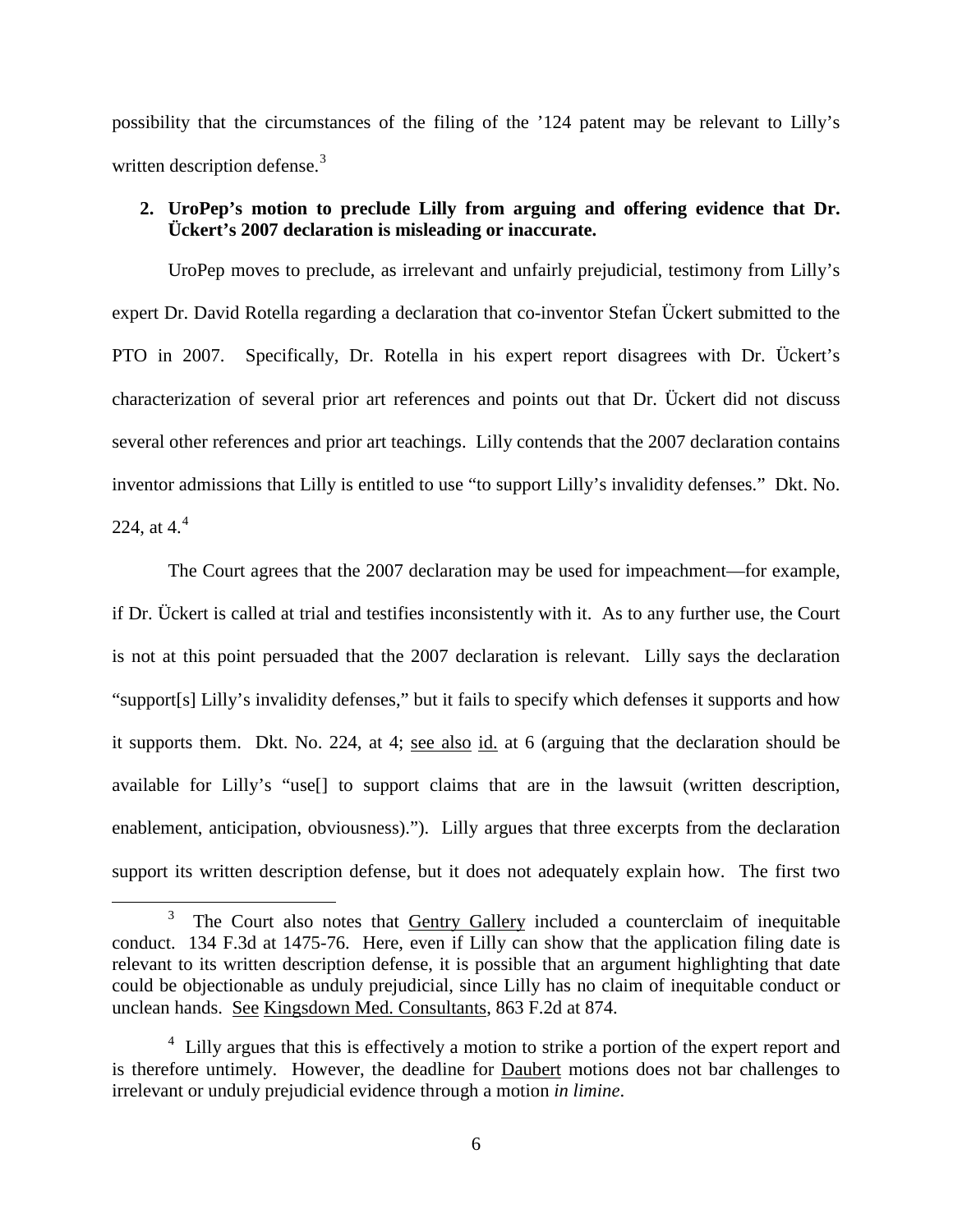excerpts raise a question as to UroPep's decision to exclude certain examples in the specification disclosure from the claims of the '124 patent, but UroPep's decision to exclude those examples does not show that the specification fails to disclose what *is* claimed in the '124 patent. Dkt. No. 224, at 5. As for the last excerpt, Lilly argues that Dr. Ückert's statements show he did not know and sufficiently describe the mechanism by which PDE5 inhibitors treat BPH. But Lilly has not explained why the '124 patent—or the inventors—would need to know the detailed mechanism by which PDE5 inhibitors result in treatment of BPH, and the Court can discern no reason that the description of the mechanism of action would be necessary to establish the requisite written description of the claimed invention.<sup>[5](#page-6-0)</sup>

Nor does Dr. Rotella's report clarify the relevance of the 2007 Ückert declaration. Dr. Rotella's critique of the declaration appears under its own heading, separate from his opinion regarding written description. Compare Dkt. No. 207-3, at 52-55, with id. at 56. As background for his report, Dr. Rotella appears to criticize Dr. Ückert's attempt to distinguish particular prior art references, as if the declaration were an expert report submitted by UroPep. See Hearing Tr. at 181. In the excerpted portion of Dr. Rotella's report regarding written description, Dr. Rotella does not reference anything in Dr. Ückert's declaration. Dkt. No. 207-3, at 56-57; see also Hearing Tr. at 181.

 $\overline{a}$ 

<span id="page-6-0"></span> $5$  Lilly's excerpted language does not accurately represent Dr. Ückert's statement in his declaration, in which Dr. Ückert disagreed with the proposition that "any compounds which stimulate NO [nitric oxide] production would be useful in treating" BPH. As Dr. Ückert explained, "any number of compounds stimulate NO activity, including cytokines, pathogens, histamine, sodium nitroprusside (SNP), [etc.], which are of minimal to no advantage in the pharmacotherapy of [BPH] and Lower Urinary Tract Symptomatology (LUTS)." Ückert Decl. ¶ 9 (citing multiple references in support). Dr. Ückert did not say that PDE4 and PDE5 inhibitors necessarily do something more than stimulate NO activity; rather, he noted that not all compounds that stimulate NO will treat BPH.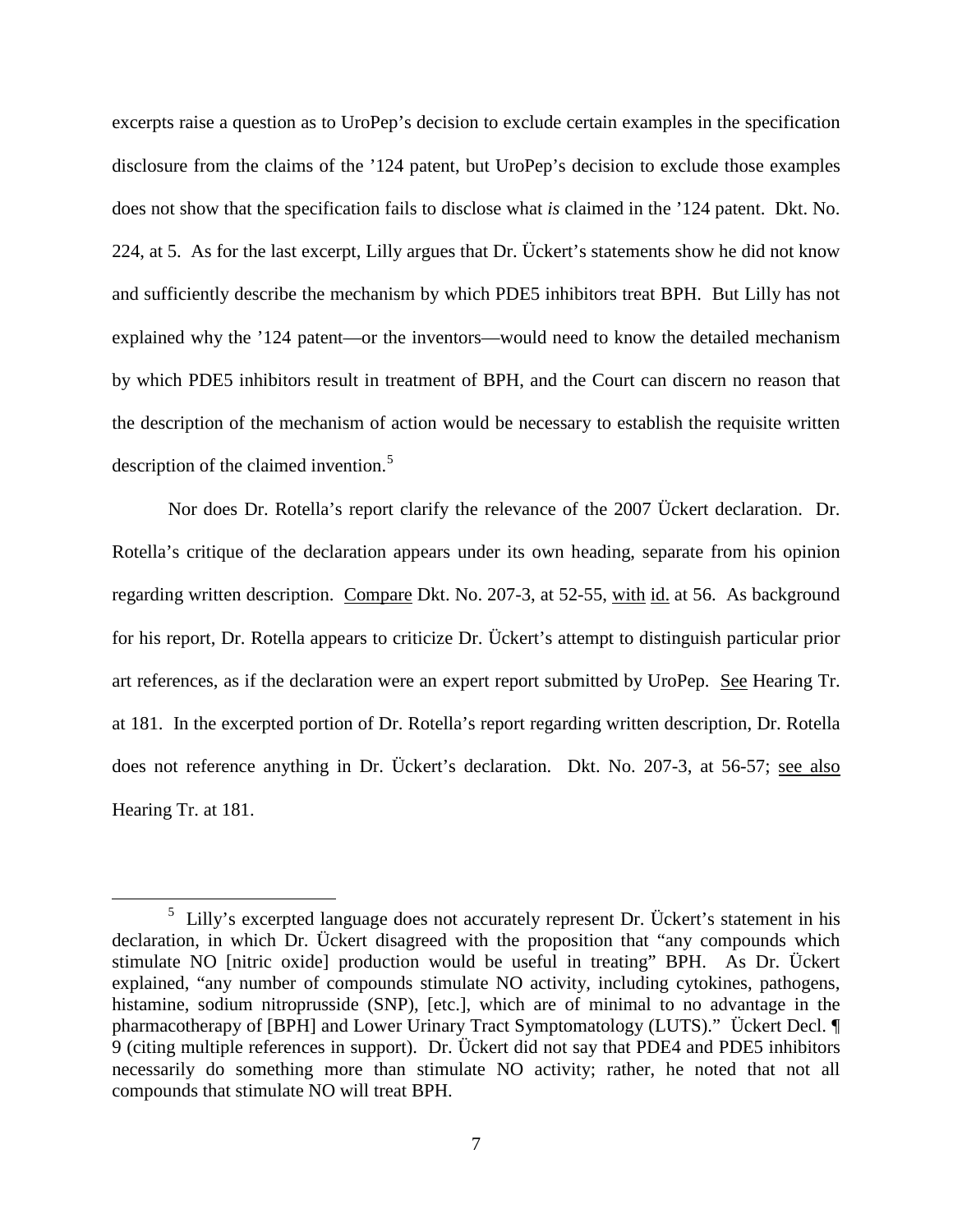It is unclear how Dr. Ückert's 2007 declaration is relevant to Lilly's invalidity defenses. Furthermore, the Court recognizes that attacks on the 2007 declaration may unfairly prejudice UroPep by suggesting impropriety before the PTO when Lilly will not be presenting an inequitable conduct or unclean hands defense. Nevertheless, the Court is reluctant to preclude all but impeachment use of the 2007 declaration when the Court is not fully aware of the scope of Lilly's invalidity defenses. The Court therefore DENIES UroPep's second motion *in limine* to preclude Lilly from all but impeachment use of the 2007 declaration. UroPep may object at trial to any improper use of the declaration, including through Dr. Rotella.<sup>[6](#page-7-0)</sup>

## **3. UroPep's motion to preclude Lilly's expert Dr. Rotella from offering testimony that the '124 patent does not satisfy the written description requirement because the patent (a) does not claim the entire genus of PDE5 inhibitors and (b) does not claim the full scope of compounds able to "selectively inhibit" PDE5.**

UroPep argues that Dr. Rotella's expert testimony improperly draws legal conclusions and is irrelevant to the written description defense. The Court does not believe Dr. Rotella's testimony that UroPep did not know of the entire genus of PDE5 inhibitors is irrelevant. However, the Court agrees with UroPep that Dr. Rotella's testimony goes beyond his purview and renders improper legal conclusions, such as the following statements: "The '124 patent does not provide an adequate written description that shows the inventors were in possession of the full scope of compounds able to inhibit PDE5," and "[T]he '124 patent fails to provide an adequate written description that shows the inventors were in possession of the full scope of compounds able to 'selectively inhibit' PDE5." Dkt. No. 207-3, at 57. The Court accepts Lilly's

<span id="page-7-0"></span><sup>6</sup> UroPep also moves to preclude evidence of "any purported irregularities in the prosecution of the '124 patent." Dkt. No. 207, at 2. Neither the Court nor Lilly is aware of any such "purported irregularities." See Dkt. No. 224, at 4 n.3. Although the Court will not issue a blanket ban on the use of any particular prosecution history documents for such purposes, the Court will not allow Lilly to argue misconduct or impropriety in the patent prosecution unrelated to any of the defenses that Lilly has pleaded and asserted during the pretrial process.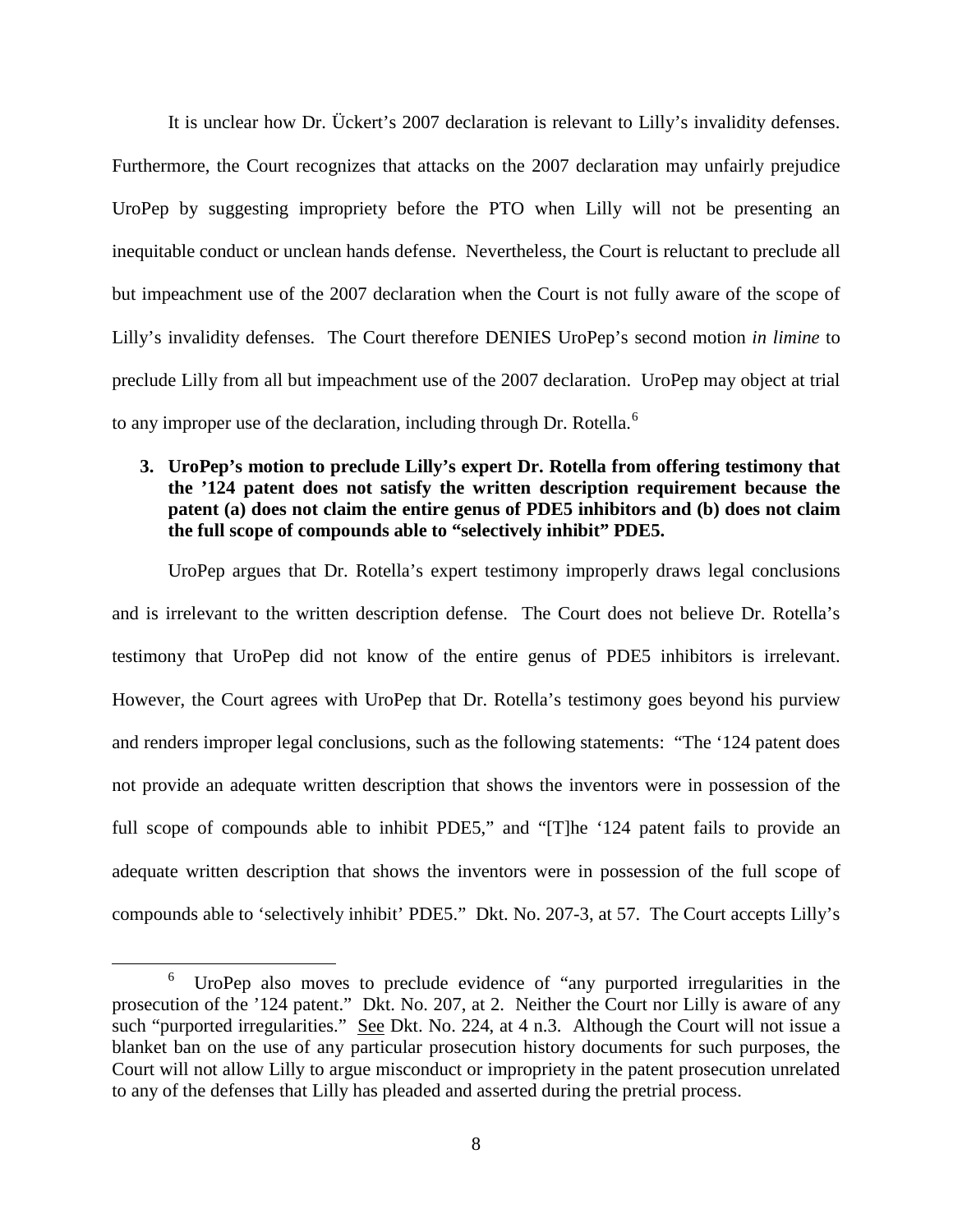representation during the hearing that Dr. Rotella will not offer those legal conclusions at trial. Hearing Tr. at 188-89; see also id. at 186 (counsel for Lilly stating that its experts are "not going to opine on the law and they're not going to offer an opinion along the lines of the law requires 'X.'"). Subject to that condition, the Court DENIES UroPep's third motion *in limine* to preclude Dr. Rotella from offering testimony that the '124 patent does not describe all of the compounds that are capable of inhibiting, or selectively inhibiting,  $PDE5<sup>7</sup>$  $PDE5<sup>7</sup>$  $PDE5<sup>7</sup>$ 

### **4. UroPep's motion to preclude Lilly from arguing and offering evidence related to Dr. Ückert that Lilly alleged in support of its proposed unclean hands defense.**

UroPep contends that an article co-authored by Dr. Ückert and several Lilly scientists, referred to as the "Giuliano article," should be excluded on the ground that it is irrelevant and unfairly prejudicial. See Dkt. No. 153-6 (The Mechanism of Action of Phosphodiesterase Type 5 Inhibitors in the Treatment of Lower Urinary Tract Symptoms Related to Benign Prostatic Hyperplasia, 63 European Urology 506 (2013)). Lilly argues that the Giuliano article supports Lilly's written description defense by showing that the state of the art as of the priority date of UroPep's patent application was unclear regarding the mechanism by which PDE5 inhibitors treat BPH.

Although the Giuliano article does not appear to be particularly strong evidence in support of Lilly's written description defense, the Court recognizes that it is at least marginally relevant to the lack of certainty in the art even after the priority date of the patent. In addition to relevance, Lilly contends that the article goes to Dr. Ückert's credibility and bias because he collaborated with Lilly scientists and had access to Lilly's confidential information when

<span id="page-8-0"></span><sup>7</sup> As it did regarding the previous motion *in limine*, Lilly also contends that the motion is untimely and should have been brought as a Daubert motion to strike expert testimony. Even if UroPep raised the issue three weeks late, the Court finds that Lilly has suffered no prejudice, as the Court has denied the motion and would have sustained an objection at trial to any testimony by Dr. Rotella offering legal conclusions.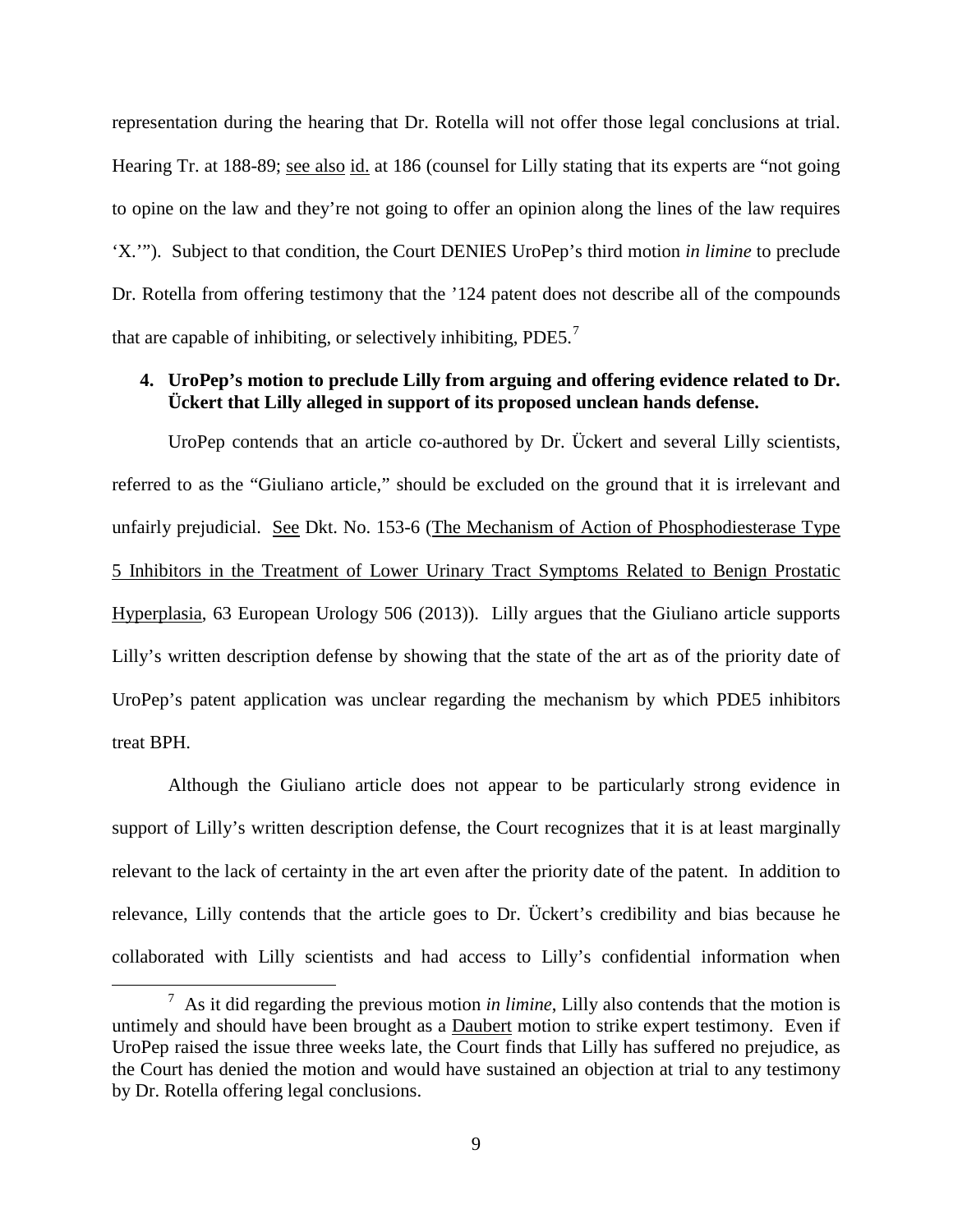participating in the drafting of the article, while not disclosing his pending application for the '124 patent. But as the Court previously found when denying Lilly's motion to add a defense of unclean hands based on the same assertions, Lilly's allegations lack affirmative support and are contradicted by evidence in the record. Dkt. No. 181, at  $20\n-28 \& n.8$ . For its part, UroPep is concerned that Lilly will use the Giuliano article to suggest that Dr. Ückert acted improperly when he participated in writing the article along with several Lilly scientists, while at the same time prosecuting a patent directed at Cialis.

The Court agrees with UroPep that Lilly should not be allowed to use the Giuliano article to suggest the theft of confidential information or other related improper conduct. The Court therefore GRANTS UroPep's fourth motion *in limine* to preclude use of the article to suggest impropriety by Dr. Ückert. Lilly may use the article for any other legitimate purpose, such as to establish the knowledge of a person of skill in the art at the time of the article's publication.

## **5. UroPep's motion to preclude Lilly from offering testimony by Dr. Florio regarding his 2005 declaration.**

One of Lilly's experts, Dr. Claus Roehrborn, relies on the 2005 declaration of Dr. Vincent Florio, Dkt. No. 205-5, which concerns testing methods for the activity of various PDE5 inhibitors, including icariin. The Florio declaration was submitted in an unrelated *ex parte* reexamination proceeding. UroPep argues that any testimony by Dr. Florio about his declaration would be expert testimony and therefore inadmissible because Dr. Florio was not disclosed as an expert witness. Lilly does not address the timeliness issue but contends that Dr. Florio will not testify as an expert. Lilly states that he will simply authenticate his prior declaration and testify as "to his personal knowledge regarding the facts of the work that he performed that is specifically documented in the Florio declaration." Dkt. No. 224, at 12-13.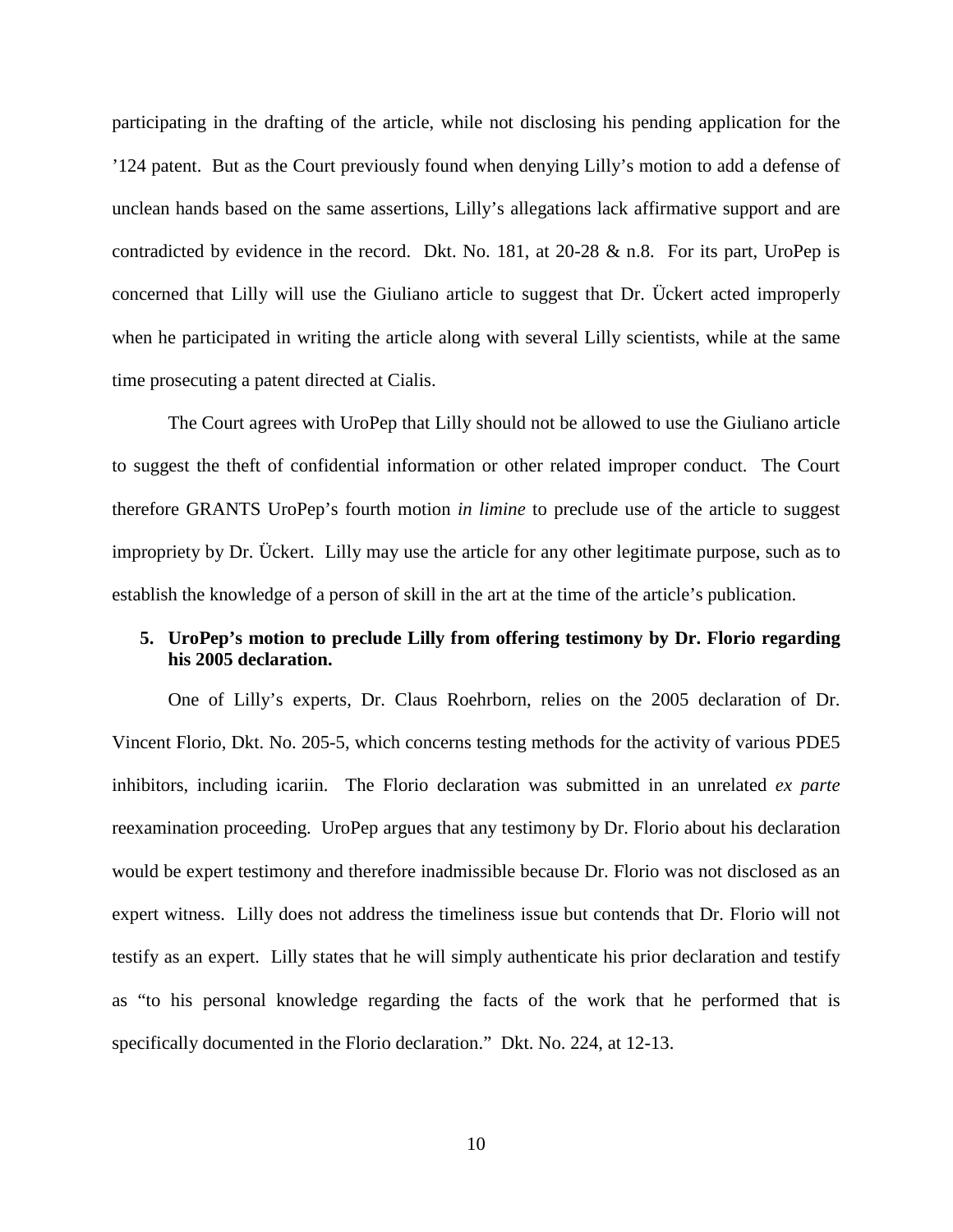UroPep is not challenging the authenticity of the declaration. Hearing Tr. at 201. Moreover, Dr. Florio's testimony, even if limited to the contents of his declaration, would constitute expert testimony, as the declaration consists of explanations of his scientific research and conclusions. The declaration begins with three paragraphs setting forth Dr. Florio's background and qualifications, turns to his experience conducting inhibitor assays, recites the results he obtained when testing icariin, and then defends his results in light of challenges to his methods. Dkt. No. 205-5; see also, e.g., id. at 6 n.10 (extensive footnote explaining the dose response model he applied to the data he obtained in his PDE5 inhibitor assays). Given the content of the declaration, Lilly's attempt to cast Dr. Florio's testimony as purely factual is not persuasive. Fed. R. Evid. 701 (for lay witnesses, "testimony in the form of an opinion is limited to one that is . . . not based on scientific, technical, or other specialized knowledge within the scope of Rule  $702$ ."). $8$ 

Lilly also contends that Dr. Florio's testimony is akin to inventor testimony about the patent at issue. That is not the case here. An inventor can often provide factual background regarding the development of the patent in suit based on his or her personal knowledge. These facts may be relevant to, *inter alia*, validity. Lilly does not suggest that Dr. Florio has any personal knowledge relevant to the '124 patent or any related patent.

The Court GRANTS UroPep's fifth motion *in limine* to preclude Dr. Florio from testifying regarding the contents of his 2005 declaration.

<span id="page-10-0"></span><sup>&</sup>lt;sup>8</sup> Innogenetics, N.V. v. Abbott Laboratories, 512 F.3d 1363 (Fed. Cir. 2008), does not indicate otherwise. There, the district court determined that the author of prior art references was not properly disclosed as an expert and could not offer expert testimony. Id. at 1375. The court therefore limited his testimony "to the actual words and content" of the references. Id. Here, even if Dr. Florio were to read his declaration verbatim, the effect would be to provide expert testimony. In any event, Lilly can make at least that much use of the declaration through the testimony of its properly disclosed expert Dr. Claus Roehrborn, who relies on the Florio declaration in his expert report. See Dkt. No. 207-6, at 81.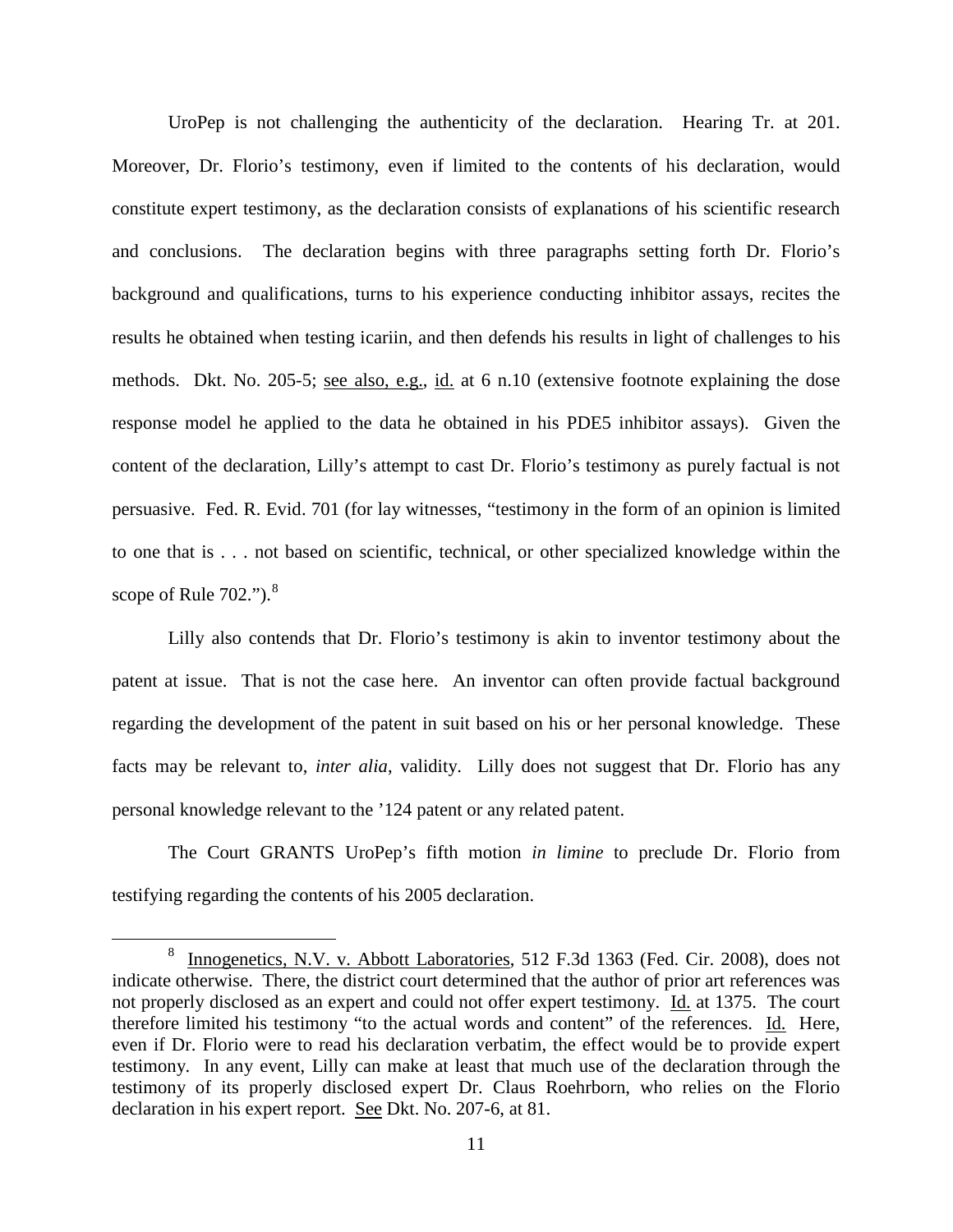### **6. UroPep's motion to preclude Lilly from offering evidence regarding Lilly's character.**

At the motions hearing, the parties offered to meet and confer and to provide the Court with an agreed stipulation. Hearing Tr. at 206-07. The Court therefore holds in abeyance UroPep's sixth motion *in limine*, regarding Lilly's character.

 $*$   $*$   $*$   $*$ 

#### **1. Lilly's motion to exclude evidence of alleged litigation misconduct.**

As discussed in the Court's previous order regarding the parties' motions for summary judgment, Dkt. No. 234, at 20 n.8, the Court will not permit UroPep to offer its proposed evidence of alleged litigation misconduct, as none of Lilly's actions cited by UroPep rise to the level of litigation misconduct. See Forest Labs., Inc. v. Abbott Labs., 339 F.3d 1324, 1329-30 (noting that "bad faith requires not misleading pre-litigation conduct, but vexatious, unjustified, or frivolous litigation," such as "falsifying evidence" or "pursuing a baseless claim of infringement"). The Court GRANTS Lilly's first motion *in limine*.

## **2. Lilly's motion to exclude argument regarding patents that are unrelated and not prior art.**

At the motions hearing, the parties agreed to submit a joint statement to the Court after a meet-and-confer to narrow the scope of the patents in dispute. Hearing Tr. at 224-25. The Court will therefore hold in abeyance Lilly's second motion *in limine*.

#### **3. Lilly's motion to exclude UroPep from referring to the "presumption of validity."**

Lilly contends that the phrase "presumption of validity" is potentially confusing to the jury and should not be used at trial. UroPep disagrees. The parties have cited several district court cases on each side of the question whether to allow the use of the phrase "presumption of validity" at trial. What is clear from the case law, however, is that prohibiting the use of that